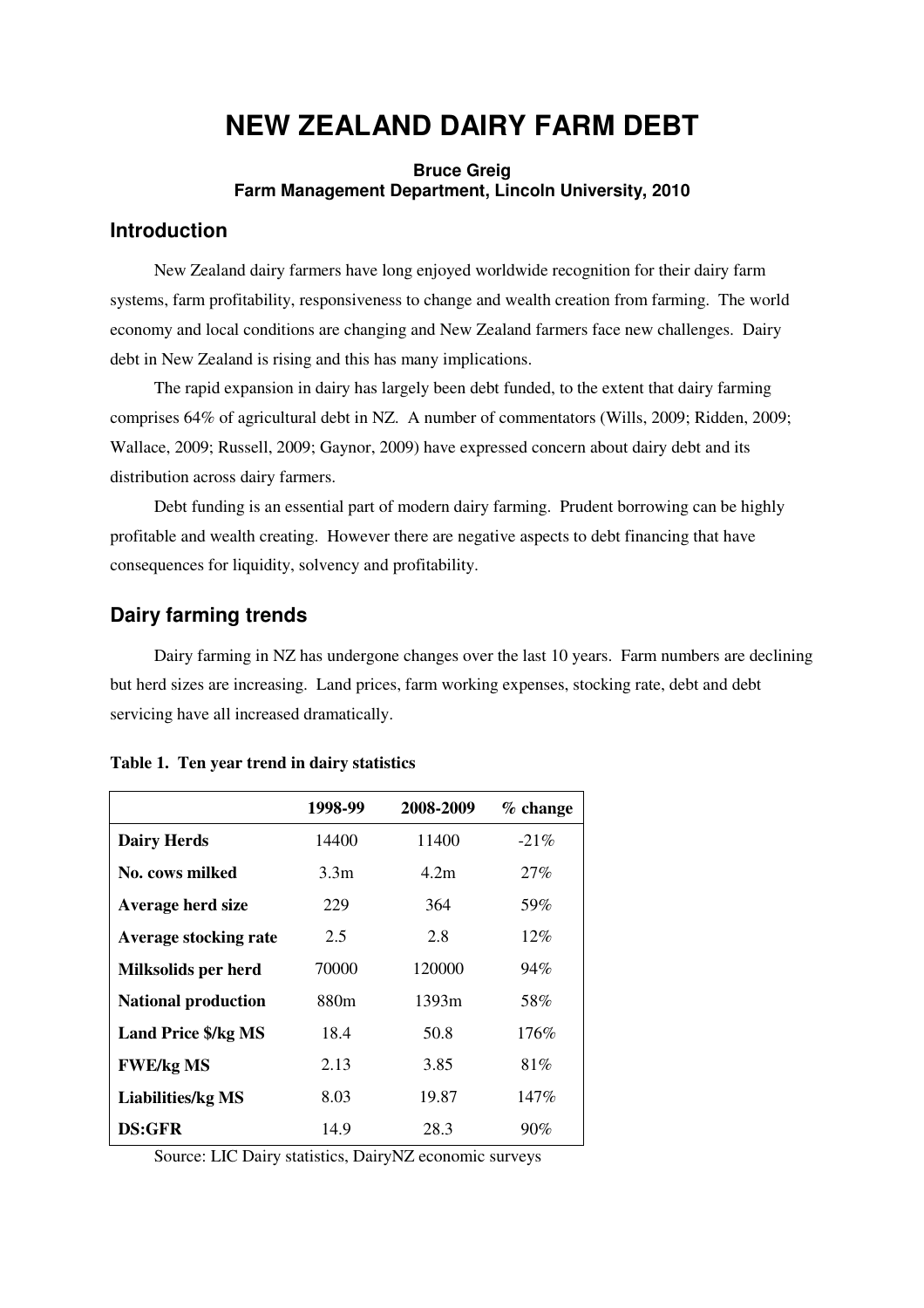The dairy company payout is largely dependent on world milk commodity prices and the NZ:US dollar exchange rate. There is a wide variation in payout from year to year, and this volatility has increased over the last 3 seasons.



Source: LIC Dairy statistics, 2009

#### **Figure 1. Trend in milksolids payout over 30 seasons**

The price of dairy land is determined by a number of factors; including forecast milk payout, industry and investment confidence and the profitability of alternative land uses. Even in real terms dairy land has enjoyed year on year growth for a long time.



Source: LIC Dairy statistics, 2009

Figure 2. Trend in dairy land values (\$/ha) for the last 20 years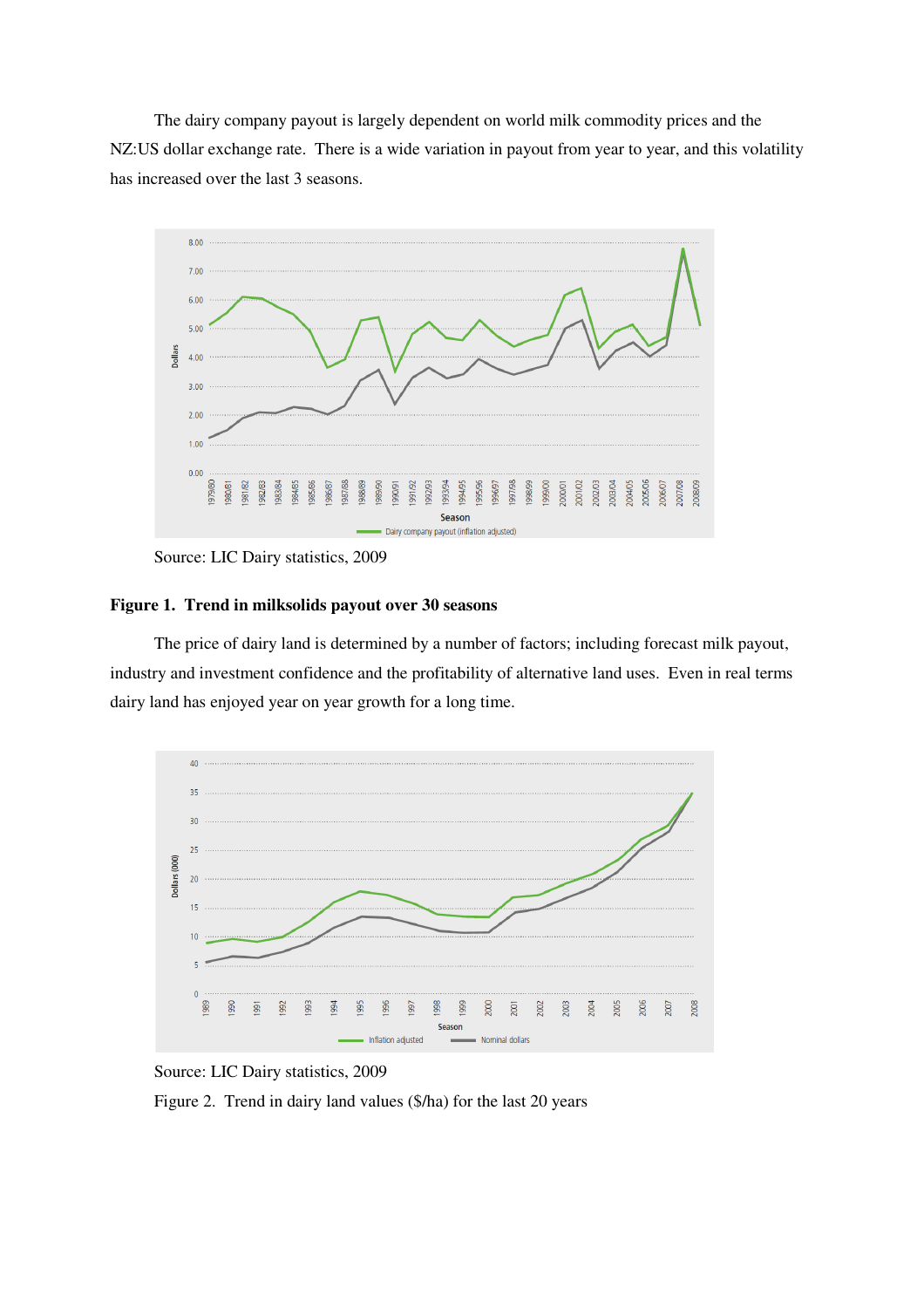### **Agricultural debt in New Zealand**

Currently the total agricultural debt in NZ is 47 billion dollars. Agricultural debt is increasing, but this increase has slowed in recent months. Other sectors of the economy however, namely business, housing and consumer debt are all experiencing negative growth.

|                 | <b>Agriculture</b> |           | <b>Business</b> |           | <b>Housing</b> |           | <b>Consumer</b> |           |
|-----------------|--------------------|-----------|-----------------|-----------|----------------|-----------|-----------------|-----------|
|                 | $(\text{5m})$      | $(Y/Y\%)$ | $(\text{Sm})$   | $(Y/Y\%)$ | $(\text{Sm})$  | $(Y/Y\%)$ | $(\text{3m})$   | $(Y/Y\%)$ |
| <b>Jun 2005</b> | 25,215             | 15.3      | 52,274          | 15.6      | 112,028        | 15.9      | 10,551          | 8.9       |
| <b>Jun 2006</b> | 29,412             | 16.0      | 58,573          | 11.7      | 128,565        | 14.9      | 11,379          | 6.1       |
| <b>Jun 2007</b> | 33,308             | 13.3      | 69,143          | 17.8      | 147,134        | 14.4      | 11,982          | 3.8       |
| <b>Jun 2008</b> | 40,216             | 20.7      | 76,113          | 9.9       | 159,989        | 8.7       | 12,710          | 4.8       |
| <b>Jun 2009</b> | 46,078             | 14.6      | 78,806          | 3.5       | 164,449        | 2.8       | 12,286          | $-3.3$    |
| <b>Nov 2009</b> | 47,108             | 9.3       | 77,193          | $-4.5$    | 166,891        | 3.4       | 12,141          | $-5.0$    |
| Dec 2009        | 46,916             | 8.0       | 74,833          | $-7.5$    | 166,956        | 3.3       | 12,139          | $-5.0$    |
| <b>Jan 2010</b> | 47,054             | 7.1       | 75,296          | $-6.7$    | 167,391        | 3.3       | 12,089          | $-4.5$    |
| <b>Feb 2010</b> | 47,164             | 7.0       | 73,837          | $-8.4$    | 167,694        | 3.2       | 12,046          | $-4.4$    |
| <b>Mar 2010</b> | 47,287             | 5.7       | 73,400          | $-8.2$    | 168,313        | 3.3       | 11,976          | $-4.0$    |

**Table 2. Sector credit (Resident NZ claims of registered banks and NBLIs)** 

Source: NZ Reserve Bank, 2010

Currently dairy farming represents 65% of agricultural debt, and in the 2009 year grew by 20%.

| Year                                    | 2003     | 2004     | 2005     | 2006     | 2007     | 2008     | 2009     |
|-----------------------------------------|----------|----------|----------|----------|----------|----------|----------|
| Total agric debt \$mill                 | 18,803   | 21,190   | 24,338   | 28,202   | 31,976   | 38,695   | 44,823   |
| Total dairy debt \$mill                 | 11,221   | 12,291   | 13.837   | 15,940   | 18,457   | 23,790   | 28,550   |
| % dairy/total agric.                    | 61.26%   | 59.49%   | 58.44%   | 58.43%   | 59.47%   | 62.90%   | 65.24%   |
| % hort/ total agric.                    | 6.68%    | 7.46%    | 7.67%    | 7.76%    | 7.78%    | $7.41\%$ | 7.30%    |
| $\%$ grain, sheep,<br>beef/total agric. | 28.20%   | 29.49%   | 30.44%   | 30.64%   | 29.69%   | 26.66%   | 24.68%   |
| % poultry/total agric.                  | 0.84%    | $0.67\%$ | $0.76\%$ | $0.62\%$ | $0.58\%$ | $0.48\%$ | $0.44\%$ |
| % other/total agric.                    | $3.02\%$ | 2.88%    | 2.68%    | 2.56%    | 2.49%    | 2.56%    | $2.34\%$ |
|                                         | 100%     | 100%     | $100\%$  | $100\%$  | $100\%$  | $100\%$  | 100%     |
| dairy $%$ Y/Y                           |          | 9.53%    | 12.58%   | 15.20%   | 15.79%   | 28.89%   | 20.01%   |
| total agric. Y/Y                        |          | 13%      | 15%      | 15%      | 14%      | 22%      | 16%      |

**Table 3. Annual agricultural statistics to June 2009** 

Source: NZ Reserve Bank, 2010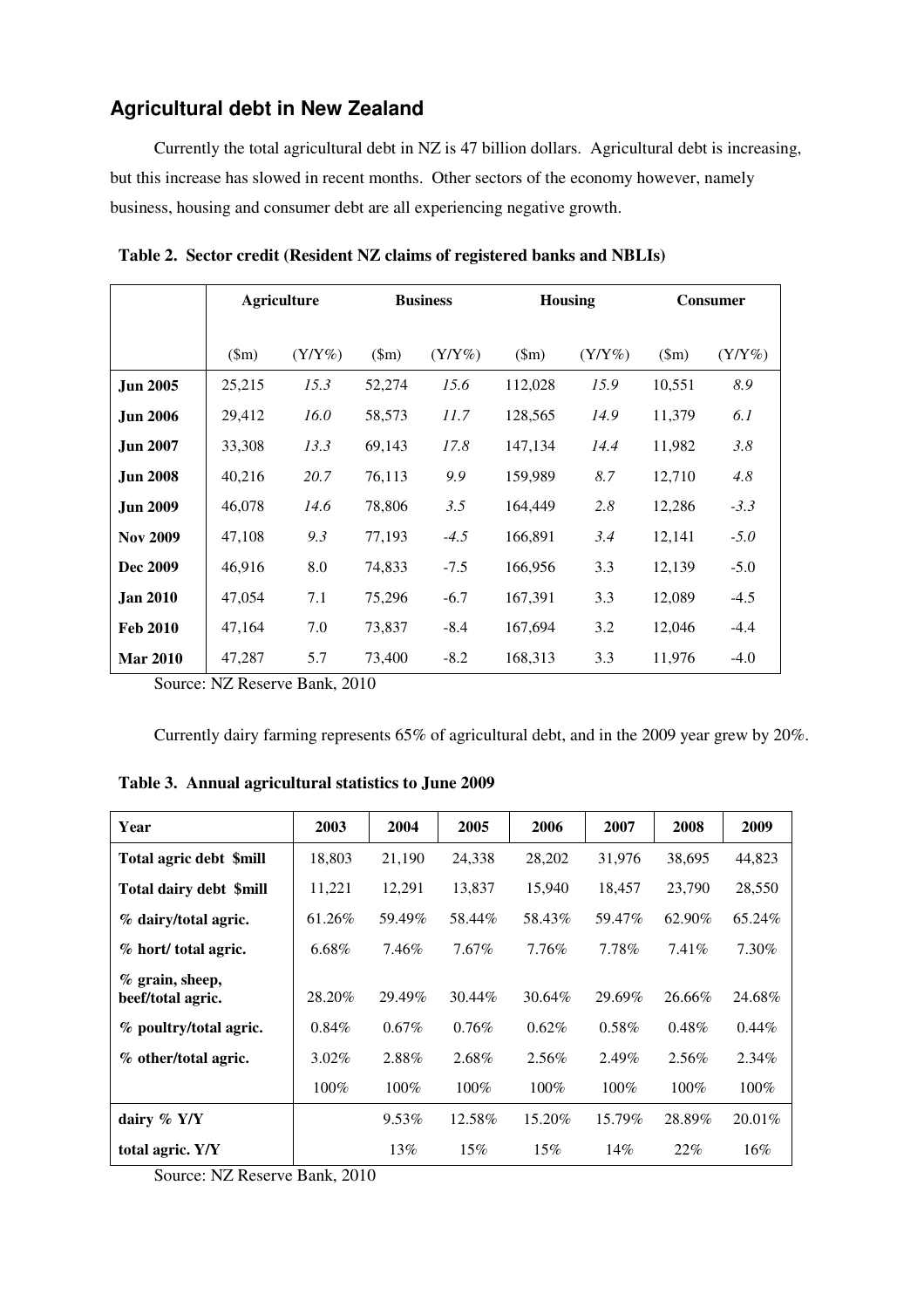The characteristics of NZ agricultural debt are:

- Total agricultural debt is rising
- Dairy debt is 65% of total debt and the proportion is rising
- Debt to Asset ratio has been stable, until land values decreased (Swallow, 2009)
- Debt servicing to Gross farm income is rising
- Land price has been increasing
- Payout is volatile
- Distribution of debt is normal, but with a slight positive shape

# **Dairy farm debt in New Zealand**

| <b>Season</b> | <b>DS:GFR</b> | DEBT\$/kg<br><b>MS</b> | Land price/kg<br><b>MS</b> | Payout <sup>1</sup> |
|---------------|---------------|------------------------|----------------------------|---------------------|
| 90/91         | 19            | 4.65                   | 12.5                       | 2.42                |
| 91/92         | 15            | 4.61                   | 12.5                       | 3.34                |
| 92/93         | 12            | 5.36                   | 13.3                       | 3.66                |
|               |               |                        |                            |                     |
| 93/94         | 11            | 5.44                   | 17.8                       | 3.32                |
| 94/95         | 13            | 6.01                   | 24.1                       | 3.4                 |
| 95/96         | 14            | 6.44                   | 24.2                       | 3.99                |
| 96/97         | 17            | 7.6                    | 22.7                       | 3.63                |
| 97/98         | 18            | 7.96                   | 18.3                       | 3.42                |
| 98/99         | 19            | 8.9                    | 19                         | 3.58                |
| 99/00         | 15            | 8.05                   | 18.8                       | 3.78                |
| 00/01         | 11            | 8.81                   | 19                         | 5.01                |
| 01/02         | 11            | 9.26                   | 22.6                       | 5.35                |
| 02/03         | 16            | 10.06                  | 26.7                       | 3.66                |
| 03/04         | 17            | 10.59                  | 28.1                       | 4.25                |
| 04/05         | 17            | 12.16                  | 31.7                       | 4.58                |
| 05/06         | 23.5          | 13.99                  | 36.2                       | 4.1                 |
| 06/07         | 24.2          | 14.81                  | 37.4                       | 4.46                |
| 07/08         | 17.5          | 18.68                  | 50.8                       | 7.67                |
| 08/09         | 32.3          | 21.93                  |                            | 5.14                |

**Table 4. Financial characteristics of NZ dairying** 

Source: DairyNZ Economic survey, 2009

<sup>1</sup> nominal dollars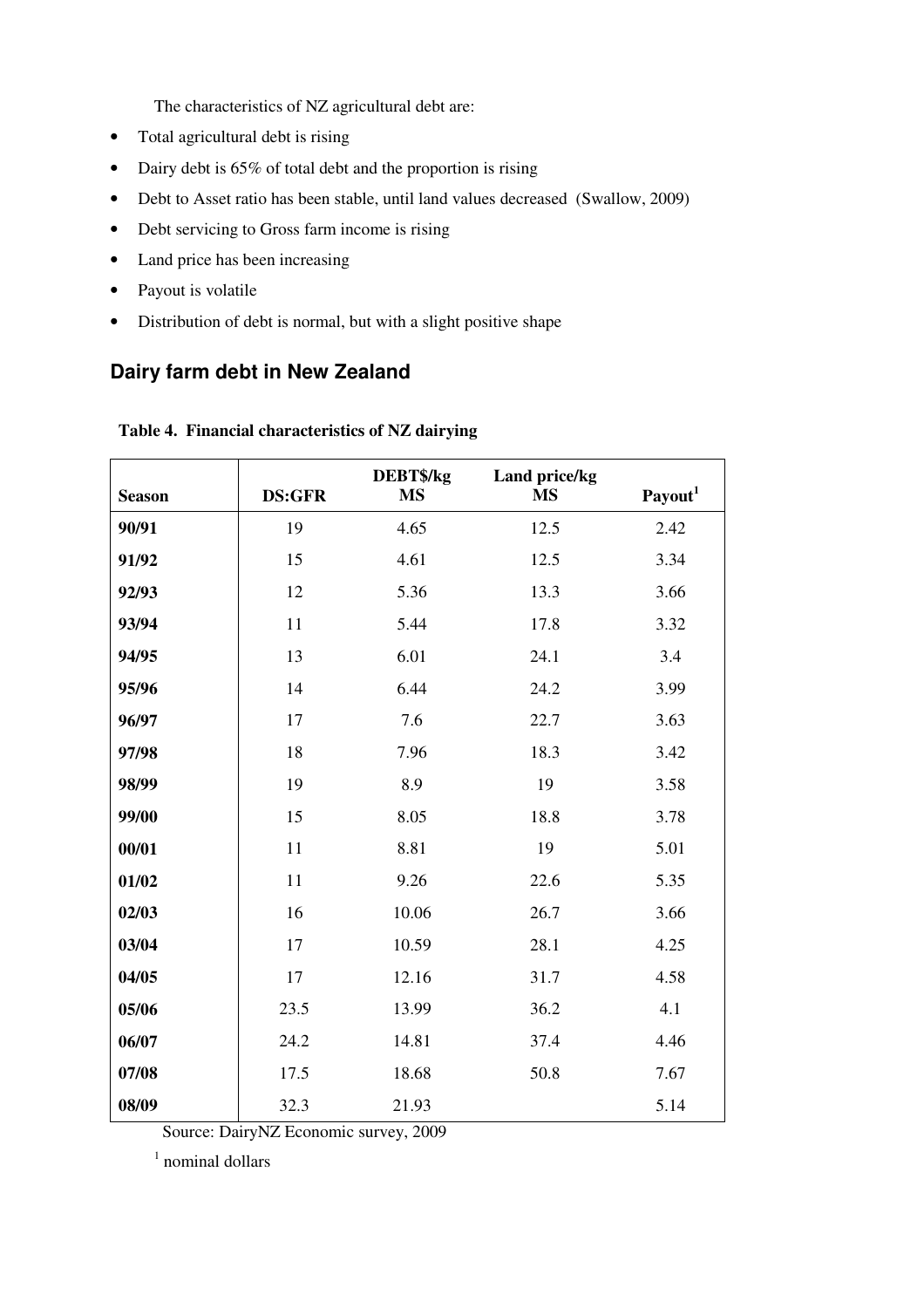

#### **Figure 3. Financial characteristics of NZ dairying since 1990**

The Reserve Bank (2008) reported on the distribution of agricultural debt in the year 2005- 2006, as illustrated in Table 3 and Figure 6. This indicates that 20% of farms have 73 % of the total debt. This curve is the same shape for New Zealand sheep and beef farms (MWNZ, 2010).

|  |  |  | Table 5. Distribution of dairy farm liabilities 2005/6 |  |
|--|--|--|--------------------------------------------------------|--|
|--|--|--|--------------------------------------------------------|--|

| % of farms | Cumulative $\%$<br>of debt | proportion of debt |
|------------|----------------------------|--------------------|
| 20         |                            |                    |
| 20         | 1.5                        | 1.5                |
| 20         | 8.2                        | 6.7                |
| 20         | 27                         | 18.8               |
| 10         | 47.8                       | 20.8               |
| 10         | 100                        | 52.2               |

Source: Reserve Bank, 2008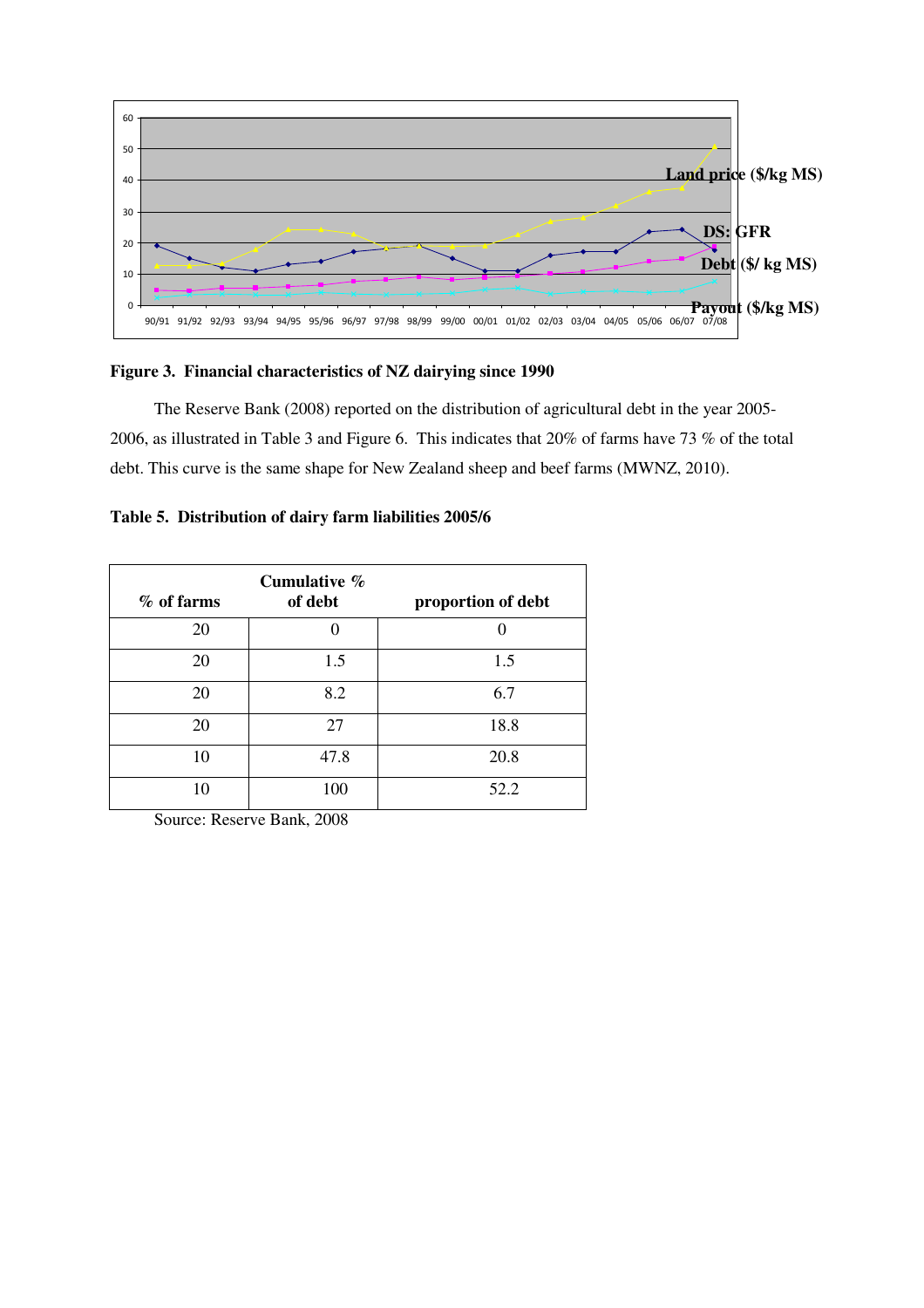

Source: Reserve Bank, 2008

#### Figure 4. **Lorenz curve of agricultural debt**

The DairyNZ survey (2009) reports a mean debt of \$18.68/kgMS. The national dairy model for MAF farm monitoring (MAF, 2009) has mean debt of \$17.57/kgMS. Redsky (2010) reports a mean from their dairy database of \$14/kgMS. A crude estimate using total dairy debt of \$28 billion, and milk solids production of 1,393 mill kg equates to an average debt of \$21.5/kgMS. In comparison ABARE (2009) reports Victoria dairy farm debt at the equivalent of NZ\$6.24/kgMS.



Figure 5. **Debt/kgMS more than doubled**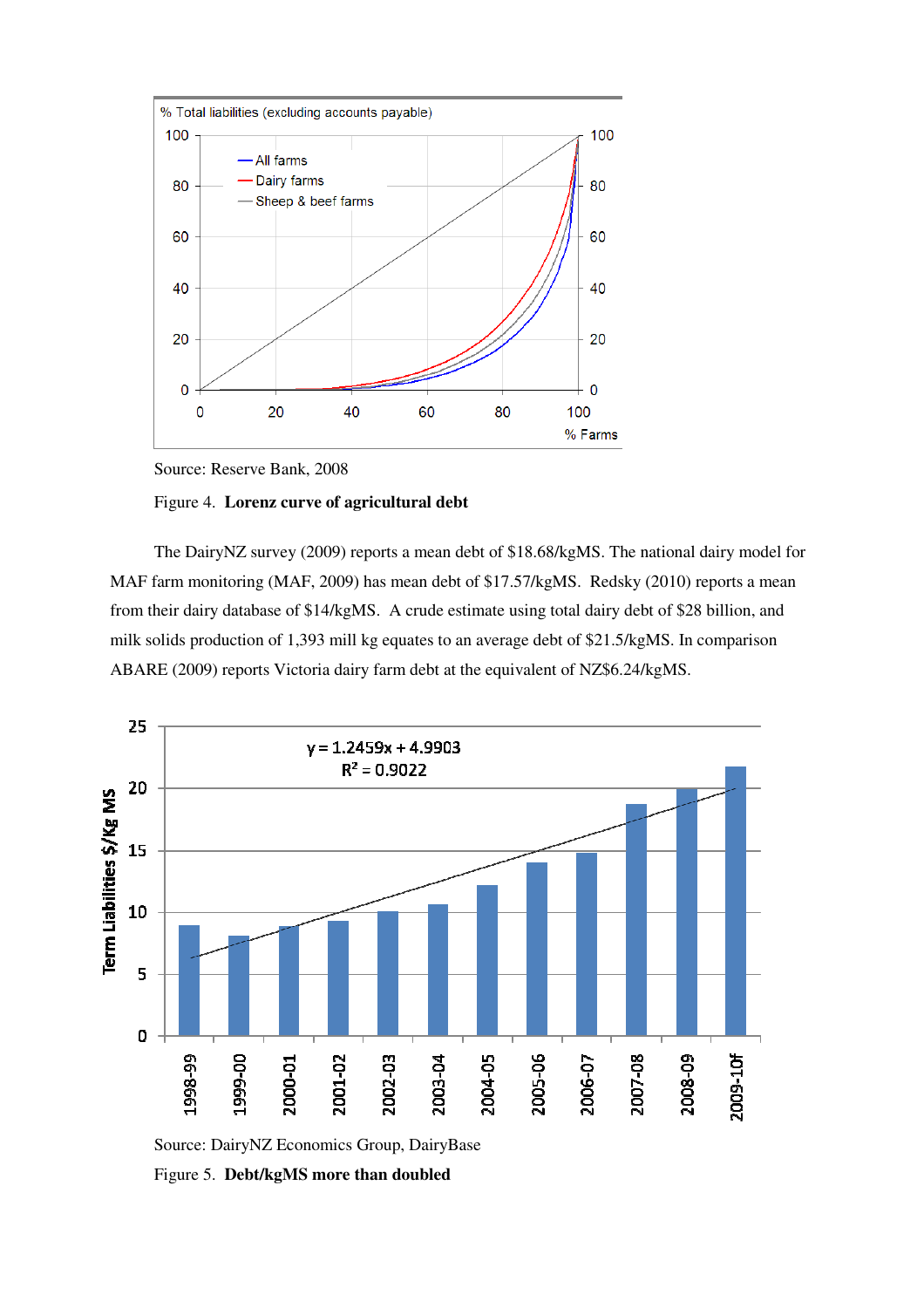# **Dairy debt distribution**



Source: DairyNZ Economics Group, DairyBase

# **Debt servicing distribution**



Source: DairyNZ Economics Group, DairyBase

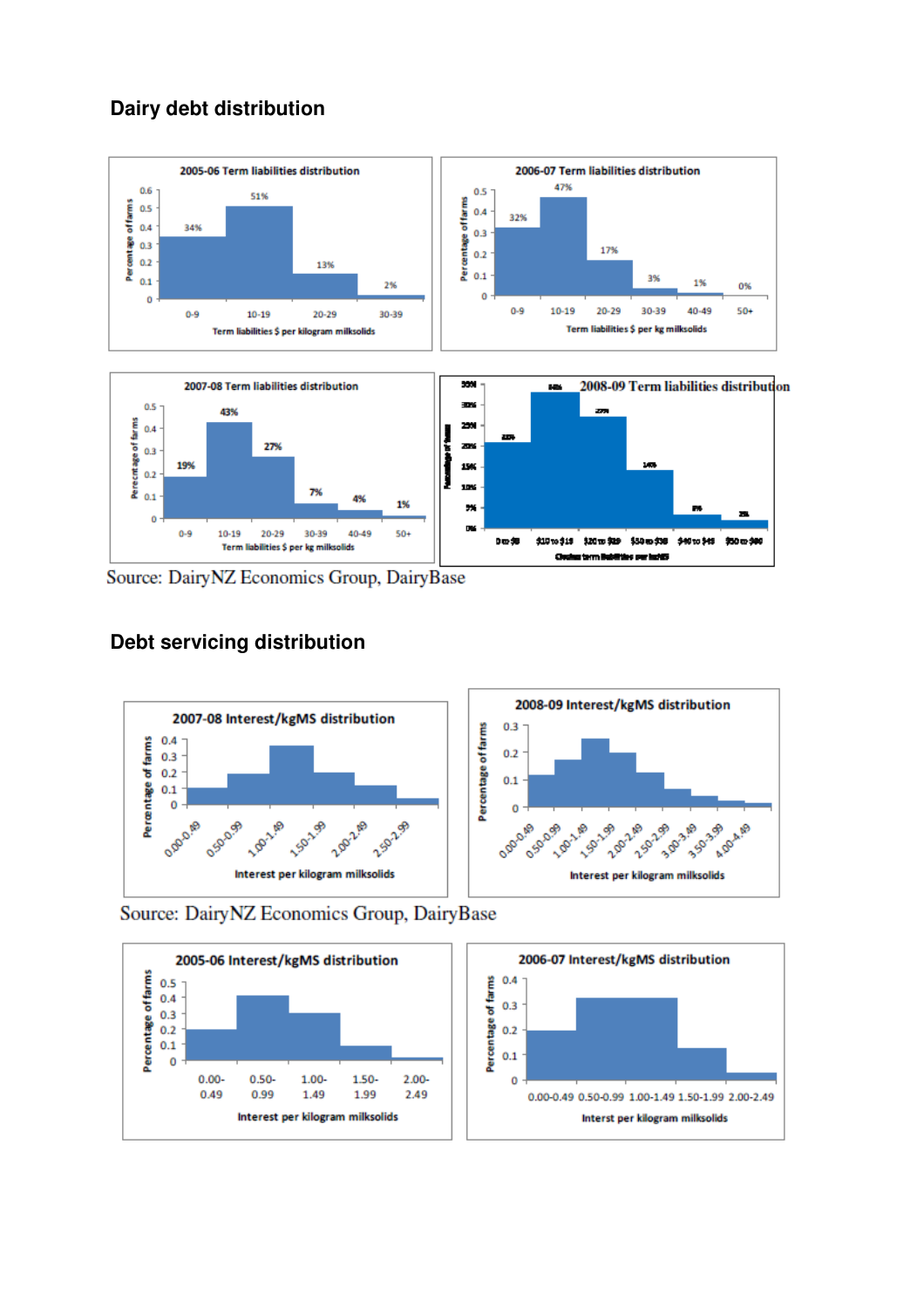# **Local and international comparisons**

|          | <b>DS:NCI</b> |              | <b>FWE:NCI</b> |              | <b>DEBT</b><br>\$/Kg MS and /SU |              | Equity % |       |
|----------|---------------|--------------|----------------|--------------|---------------------------------|--------------|----------|-------|
|          | S and B       | <b>Dairy</b> | S and B        | <b>Dairy</b> | S and B                         | <b>Dairy</b> | S and B  | Dairy |
| $05-06$  | 13%           | 14%          | 64%            | 61%          | 93.38                           | 7.77         | 88       | 78    |
| 06-07    | 14%           | 18%          | 59%            | 65%          | 108.59                          | 9.78         | 88       | 76    |
| $07-08$  | 17%           | 14%          | 63%            | 46%          | 114.91                          | 12.2         | 88       | 73    |
| 08-09    | 15%           | 25%          | 55%            | 70%          | 135.2                           | 16.37        | 89       | 69    |
| $09-10f$ | 16%           | 24%          | 63%            | 66%          | 138.24                          | 16.64        | 87       | 63    |

### **Table 6. Sheep and Beef vs. Dairy comparisons**

Source: MAF pastoral monitoring (2009)

### **Table 7. International comparisons**

|                      | <b>Milk Price</b>   | Cost of<br><b>Production</b> | <b>Farm Assets</b>  | Land<br>price | Increase in<br>land price<br>2005-2008 | <b>Debt</b>                  |
|----------------------|---------------------|------------------------------|---------------------|---------------|----------------------------------------|------------------------------|
|                      | <b>US \$/100 kg</b> | <b>US \$/100 kg</b>          | <b>US \$/100 kg</b> | US \$/ha      | $\%$                                   | US <sub>3</sub><br>$/100$ kg |
| New Zealand          | \$44                | \$25                         | 250                 | 20730         | 11.8                                   | 125                          |
| Argentina            | \$29                | \$17                         | 120                 | 8995          | 28.7                                   |                              |
| Poland               | \$44                | \$42                         | 190                 | 5790          | 19.2                                   |                              |
| Australia            | \$37                | \$27                         | 140                 | 9976          | 10.3                                   | 46 <sup>1</sup>              |
| United<br>Kingdom    | \$53                | \$33                         | 190                 | 16685         | 1.1                                    |                              |
| <b>United States</b> | \$44                | \$37                         | 80                  | 7336          | 12.1                                   |                              |

Source: IFCN, 2009

<sup>1</sup> Dairy Australia, 2009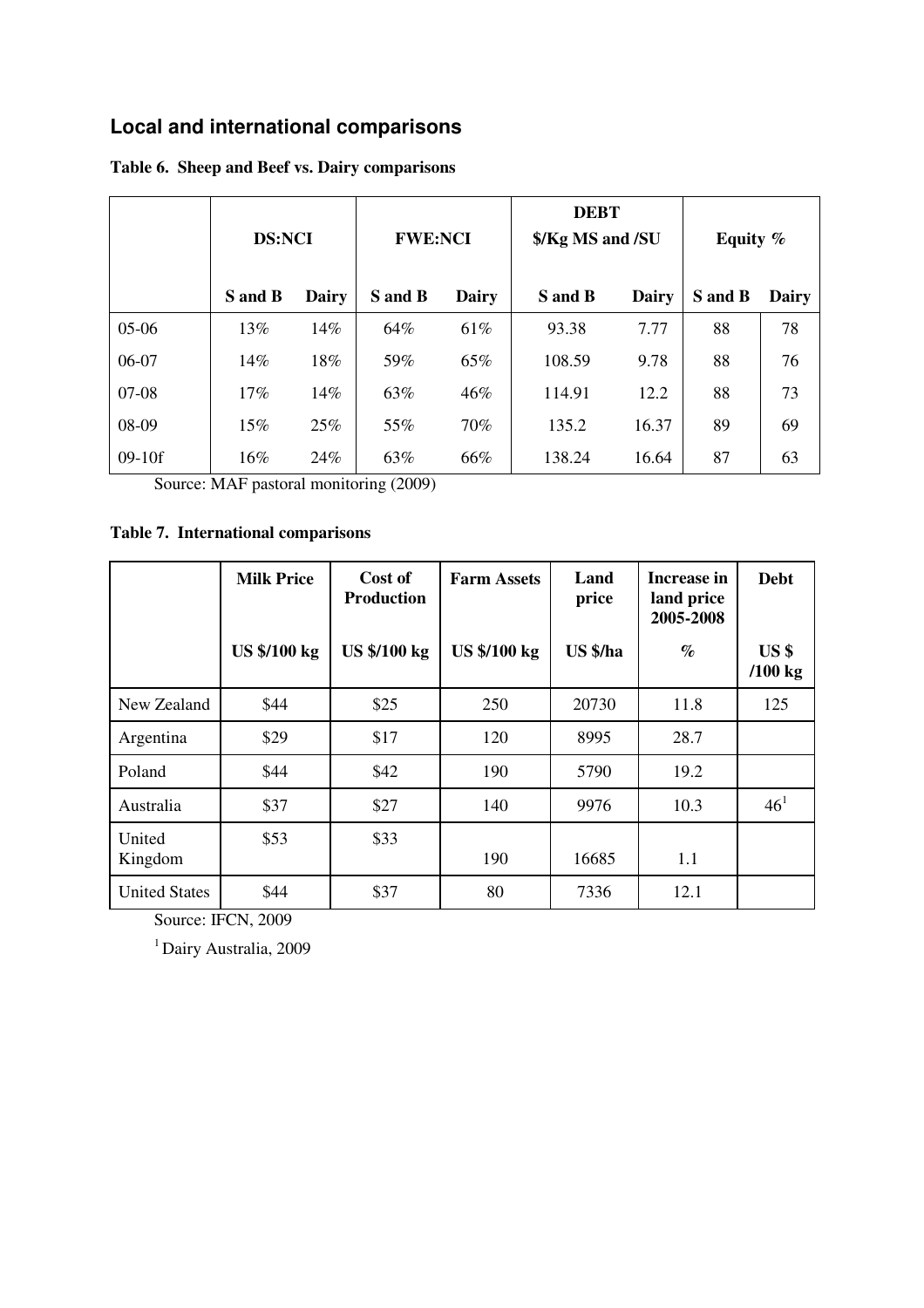### **Why is debt a problem?**

Farm debt represents a financial risk to a farm business. For this reason it must be expertly managed. The level of debt and its servicing have a number of implications:

- it affects farm business survivability
- it is a fundamental part of cash flow
- usually increased leverage leads to greater risk
- with lower returns, debt servicing impacts on drawings and a farmers standard of living
- increased volatility in prices, with fixed debt commitments increases risk
- for the industry access to credit has an impact on asset values especially land prices
- if the proportion of those heavily in debt is rising, this debt distribution may have impacts beyond the farm
- impact on New Zealand economy
- political and social implications (tall poppy and anti-dairy)
- effect on individuals, families, industry and economy
- may lead to bankruptcy, mortgagee sales and declining land prices
- misallocation of capital

### **The case of New Zealand**

- There has been a rapid expansion in dairying in recent years, especially as a result of farm conversions from other less profitable land uses
- Industry optimism and optimistic payout predictions
- Land value gains
- Favourable banking system
- Access to credit
- Easy credit/payout/capital gain expectations/lower risk premium lead to higher land prices
- Wasn't a problem until the economic crisis resulted in lower payout (declining commodity prices), increased interest rates, and contraction of bank financing
- Illiquid assets are harder to sell and therefore increase leverage and risk.
- The question is: is it a debt, income or asset value problem?
- Is short term debt being converted to term debt at end of season as a result of sustained cash losses
- Currently land values declining, this decreases equity and increases leverage and risk

### **What are the options?**

- reduce debt, pay down principal from cash flow or other equity sources
- Sell farm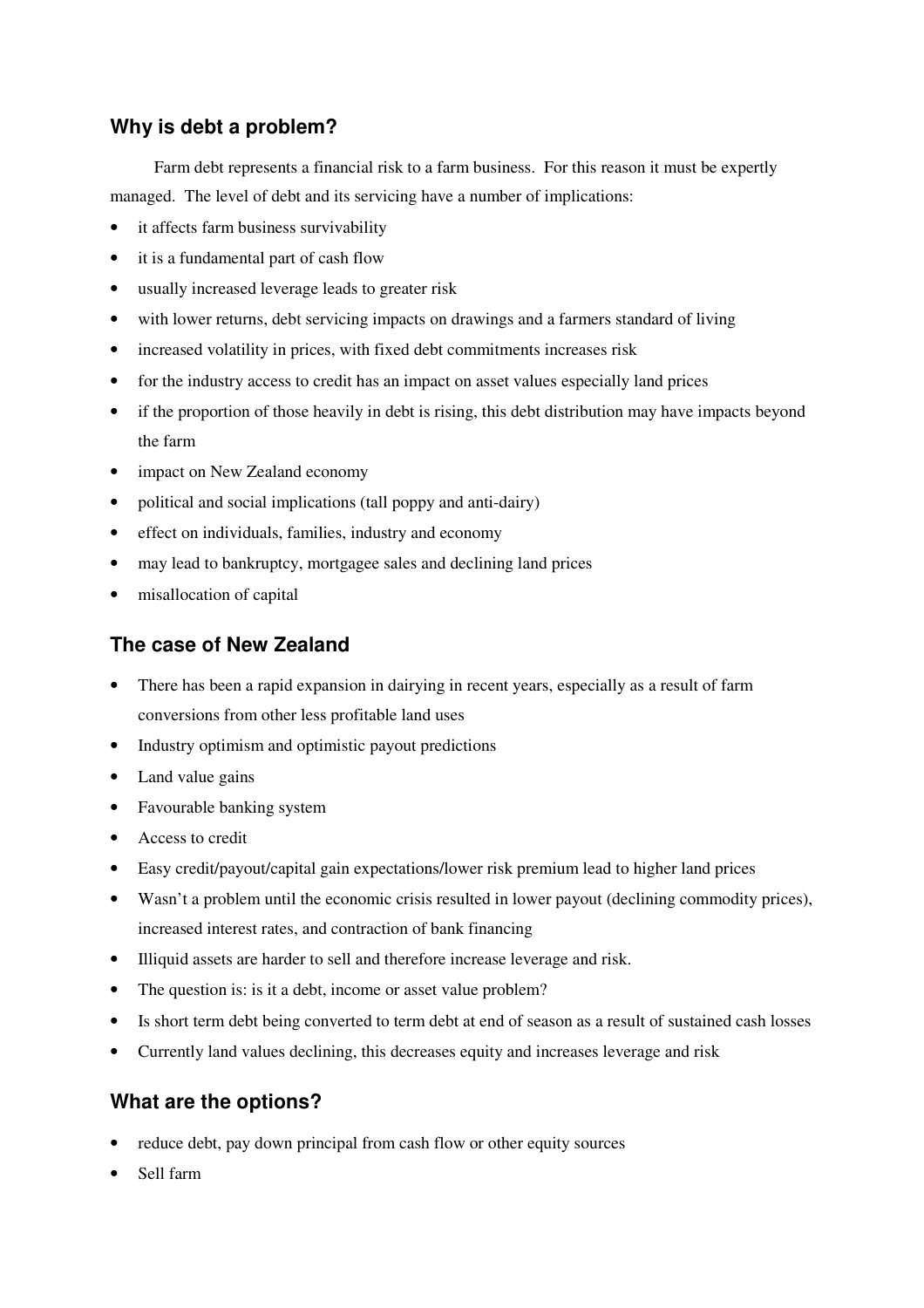- Increase income
- Reduce cost of production and or modify farm system
- Restructure funding structure
- Acquire equity capital
- If still solvent, trade out of debt
- Both solvency and liquidity issues

### **What are the motives to borrow?**

- Expand business
- Greater income
- Increase return on own equity (leverage)
- Scale increases efficient use of machinery, labour etc.
- When returns are high (ROA > cost of capital) it pays to increase leverage and borrow, but with a decreased payout and increasing farm working expenses and loss of capital gain changes that.

### **How much debt can I afford?**

- Function of income, cost of production, debt and equity level and interest rates
- Liquidity
- Solvency
- Risk attitude
- Personal attributes
- Banker confidence

#### **Table 8. Liquidity effects of debt servicing**

|                                                    | 2006-07                         | 2007-08  | 2008-09e | 2009-10f |
|----------------------------------------------------|---------------------------------|----------|----------|----------|
|                                                    | \$/Kg MS                        | \$/Kg MS | \$/Kg MS | \$/Kg MS |
| Cash Income                                        | 4.43                            | 7.79     | 5.40     | 5.05     |
| - Farm Working Exp                                 | $\frac{7662 \text{ text}}{2}$ 3 | 3.92     | 3.70     | 3.30     |
| <b>Cash Op Surplus</b>                             | 1.70                            | 3.88     | 1.70     | 1.75     |
| - Interest and rent                                | 1.12                            | 1.39     | 1.40     | 1.45     |
| <b>COSARI</b>                                      | 0.58                            | 2.49     | 0.30     | 0.30     |
| - Tax                                              | 0.13                            | 0.46     | 0.20     | 0.10     |
| - Drawings                                         | 0.65                            | 0.69     | 0.65     | 0.60     |
| <b>Remaining for</b><br>development/<br>repay debt | $-0.20$                         | 1.34     | $-0.55$  | $-0.40$  |

Source: Dairy NZ

Acknowlegment: Matthew Newman and Angie Fisher, DairyNZ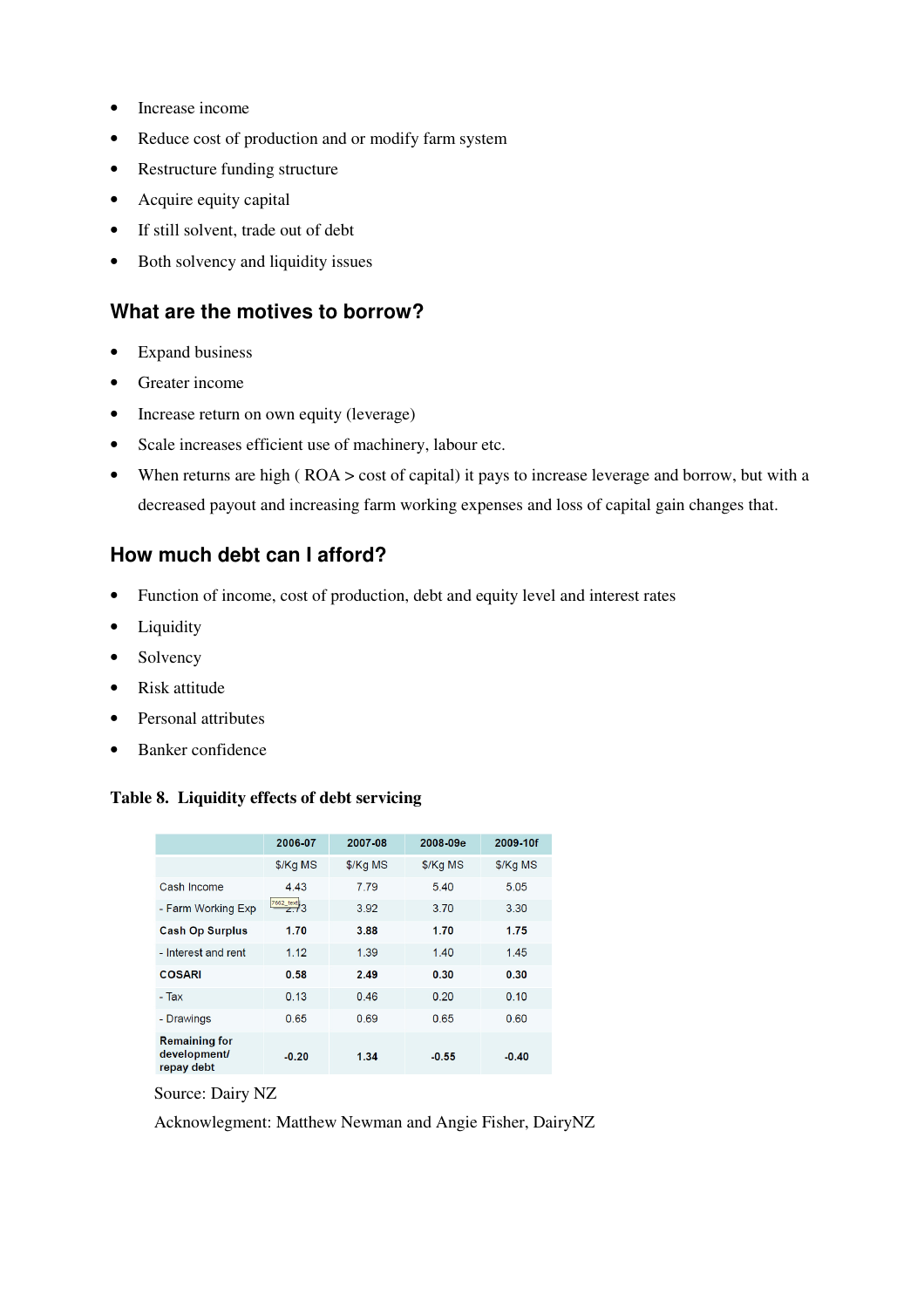### **What risk management strategies exist?**

- Risk involves elements of uncertainty and variability
- Can manage costs and improve returns over fixed commitments
- Even out price and production variability
- First approach alter the variability in business risk
- Second approach accept business risks and lower fixed cost (debt servicing commitments) (Shadbolt and Martin, 2005)



Source: Dairy NZ

Acknowlegment: Matthew Newman and Angie Fisher, DairyNZ

#### **Figure 6. Farms with significant liquidity risk**

#### **Conclusions**

The recent world economic crisis has affected NZ dairy farmers. Volatile milk prices, increasing farm working expenses, and declining land prices have had solvency and liquidity implications.

Farmers need to change their business strategy from farming for capital gain and refocus on profitability and positive cash profits. It is also likely that the rural lending environment and bankers attitudes will change. Once again farmers will need to respond to these changes.

#### **References**

Dairy Australia, 2009. Dairy Industry farm monitor project - Summary of results 2008 -2009.

Accessed 1/02/2010. Department of Primary industries.

ABARE, 2009. http://www.abareconomics.com/interactive/09\_SeriesPapers/Dairy/

RBNZ, 2010. Agriculture credit by registered banks - detailed industry breakdown.

- http://www.rbnz.govt.nz/statistics/monfin/agfarm.xls#'Table 4 industry breakdown'!A1. Accessed 30/4/2010
- RBNZ, 2008. Agriculture sector indebtedness pg 22. Reserve Bank of New Zealand: *Financial Stability Report, May 2008*